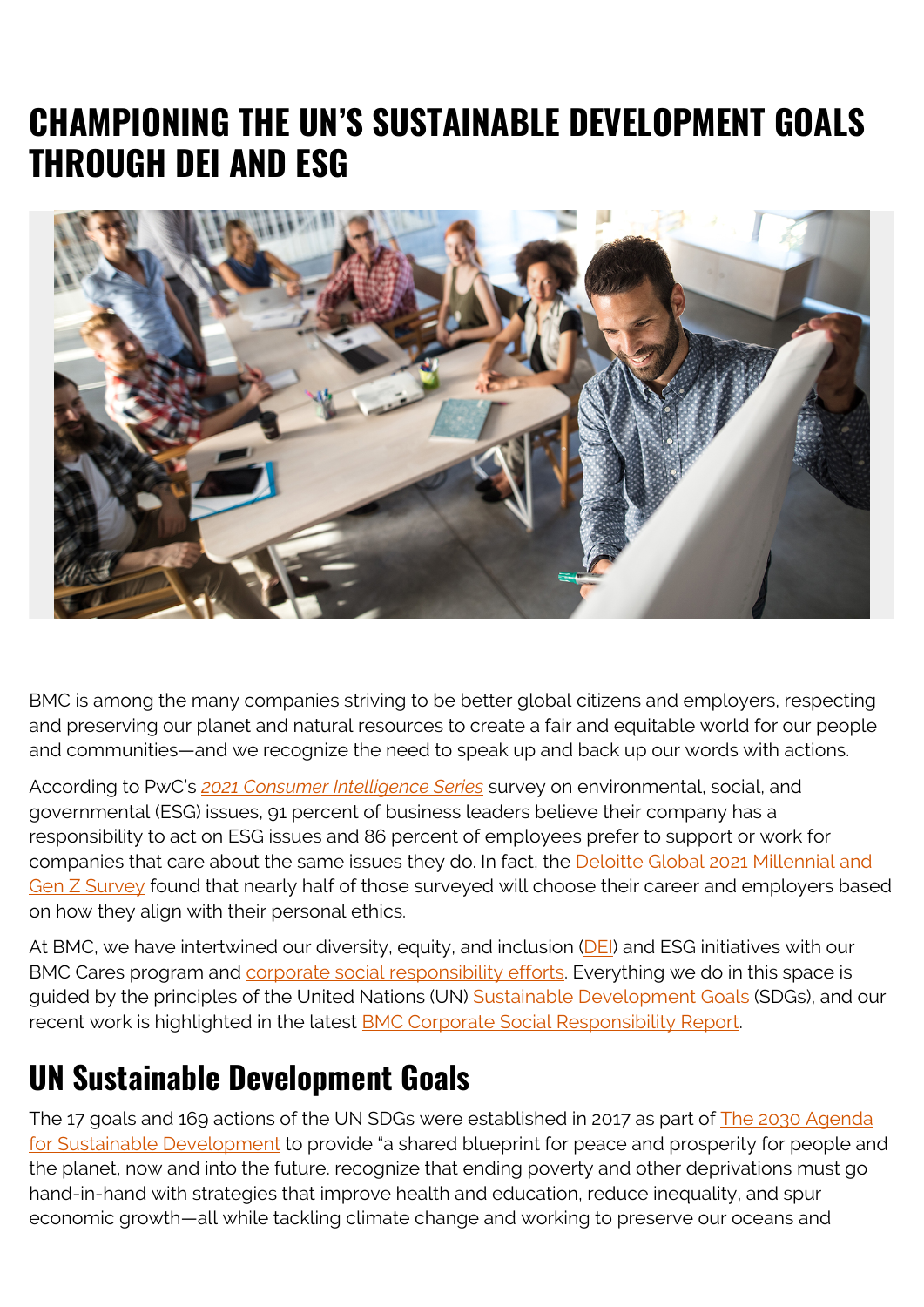## SUSTAINABLE GONALS



BMC Cares has evolved to align its activities with what BMC does as a business, leveraging industry strength and heritage to focus on technology as we transition our philanthropic work to support global digital literacy, accessibility, and intervention.

As this relates to our DEI efforts, we're also changing [how we hire](https://www.linkedin.com/company/bmc-software/life/diversityinclusionbelonging/) to increase representation and diversity among our employees and invest in a diverse workforce of the future. We have extensive formal partnerships with organizations that champion diverse, underserved communities and use technology for equitable science, technology, engineering, and math (STEM) enrichment programming to break the cycle of generational poverty. We also leverage these programs as [talent](https://blogs.bmc.com/blogs/digital-literacy-upskilling/) [pipelines](https://blogs.bmc.com/blogs/digital-literacy-upskilling/) for recruiting. And we work with [VetsInTech](https://vetsintech.co/) and [BreakLine](https://breakline.org/) to support the upskilling and hiring of US veterans, women, and people of color.

#### **BMC Cares: Fostering Digital Literacy, Accessibility, and Intervention**

Every DEI, BMC Cares, and sustainability event that we host and participate in ties back to the UN SDGs. Our recurring Diversity Speaker Series promotes peaceful and inclusive societies for sustainable development, provides access to justice for all, and helps build effective, accountable, and inclusive institutions at all levels.

Here are a few causes where we have extended our reach to help advance digital literacy,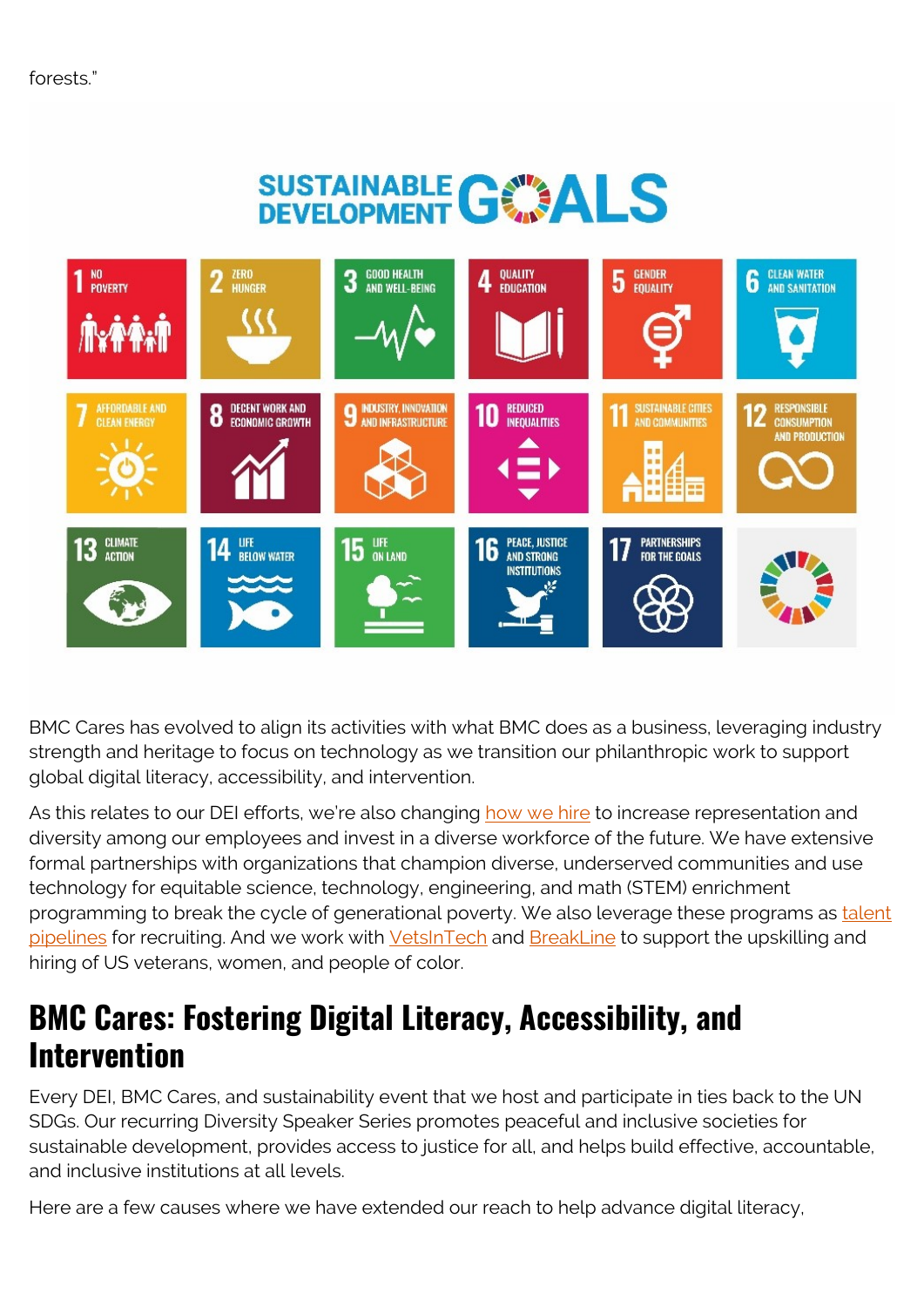accessibility, and intervention, and we welcome you to join us in supporting these organizations.

# QUALITY **EDUCATION**

[Audacity Labs](https://www.audacitylabs.org/)**:** In an effort led by BMC CTO Ram Chakravarti and the office of the CTO, BMC Cares has established a relationship with Audacity Labs, a coworking incubator for high school students interested in exploring social entrepreneurship that promotes STEM programming where it's needed most. Over 90 percent of student members attend a public high school or identify as BIPOC (black, indigenous, and other people of color).

## **DECENT WORK AND ECONOMIC GROWTH**



## **DECENT WORK AND ECONOMIC GROWTH**



[Smile Foundation's](https://www.smilefoundationindia.org/e_learning.html) [STeP program](https://www.smilefoundationindia.org/e_learning.html) and [Bhumi's Ignite program](https://bhumi.ngo/programmes/ignite/skills/): As part of <u>World Youth</u> [Skill Day](https://www.un.org/en/observances/world-youth-skills-day), BMC Cares volunteers helped underprivileged youth boost their employability quotient by teaching them how to enhance their digital profiles on various employment-generation platforms and register for e-learning upskilling opportunities.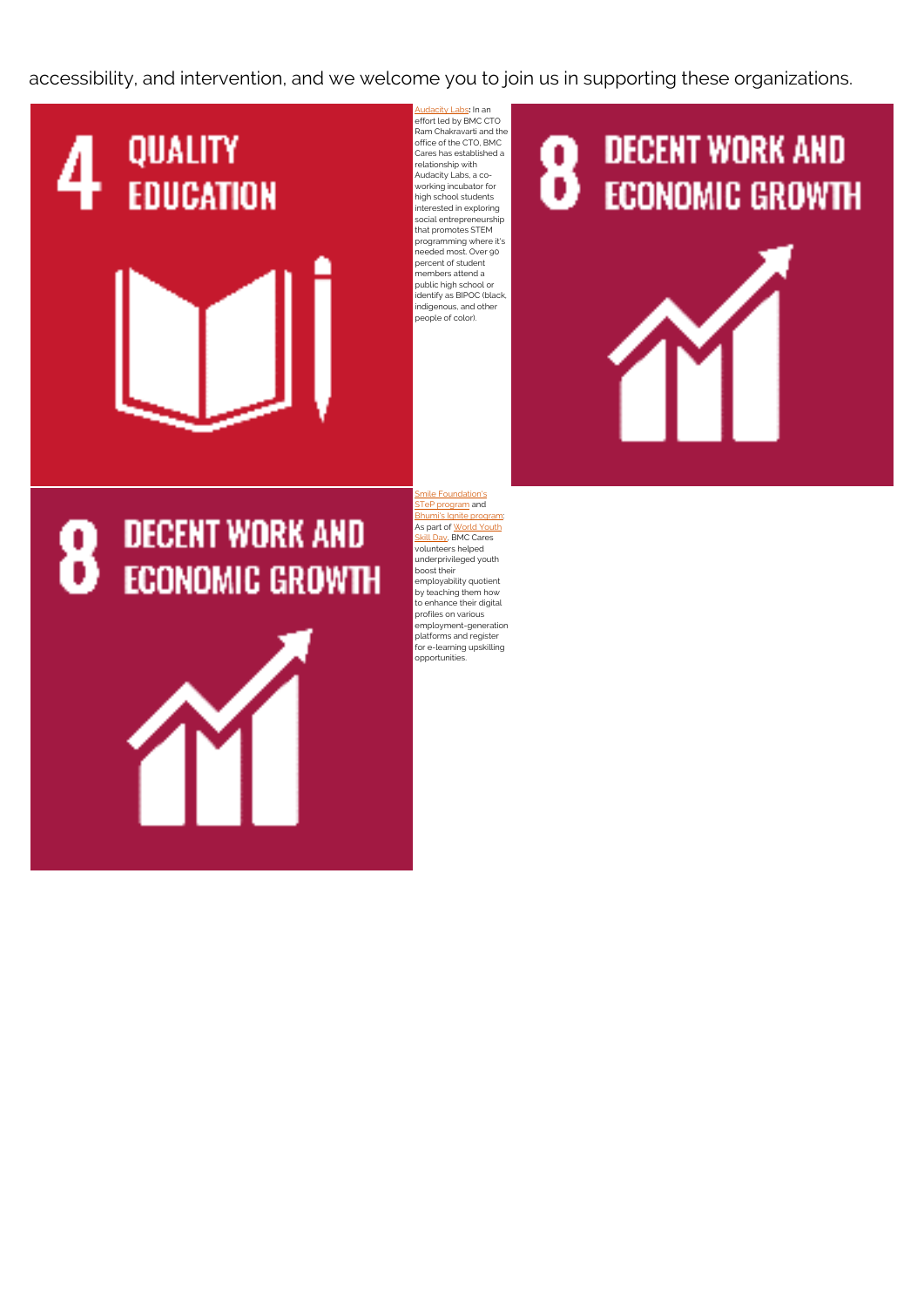



NICEF—Reimagine [Education](https://www.unicef.org/reimagine/education). Participants in the BMC Executive Council virtual roundtable of global industry leaders, who met to discuss the workforce of the future and business and technology strategy, made a donation to this UNICEF effort focused on bridging the global digital gap in education for underserved children.

#### **CLEAN WATER** 6 **AND SANITATION**

plastic pollution from waterways before it reaches the ocean, across more than 1,100 sites globally. In honor of [World Oceans Day,](https://www.un.org/en/observances/oceans-day) the BMC Customer Success organization, in partnership with BMC Cares, made a commitment towards deploying Seabins over the next year.

**bin Project: Seabin** Project technology collects data on marine health and removes

## **LIFE BELOW WATER**

**QUALITY EDUCATION**